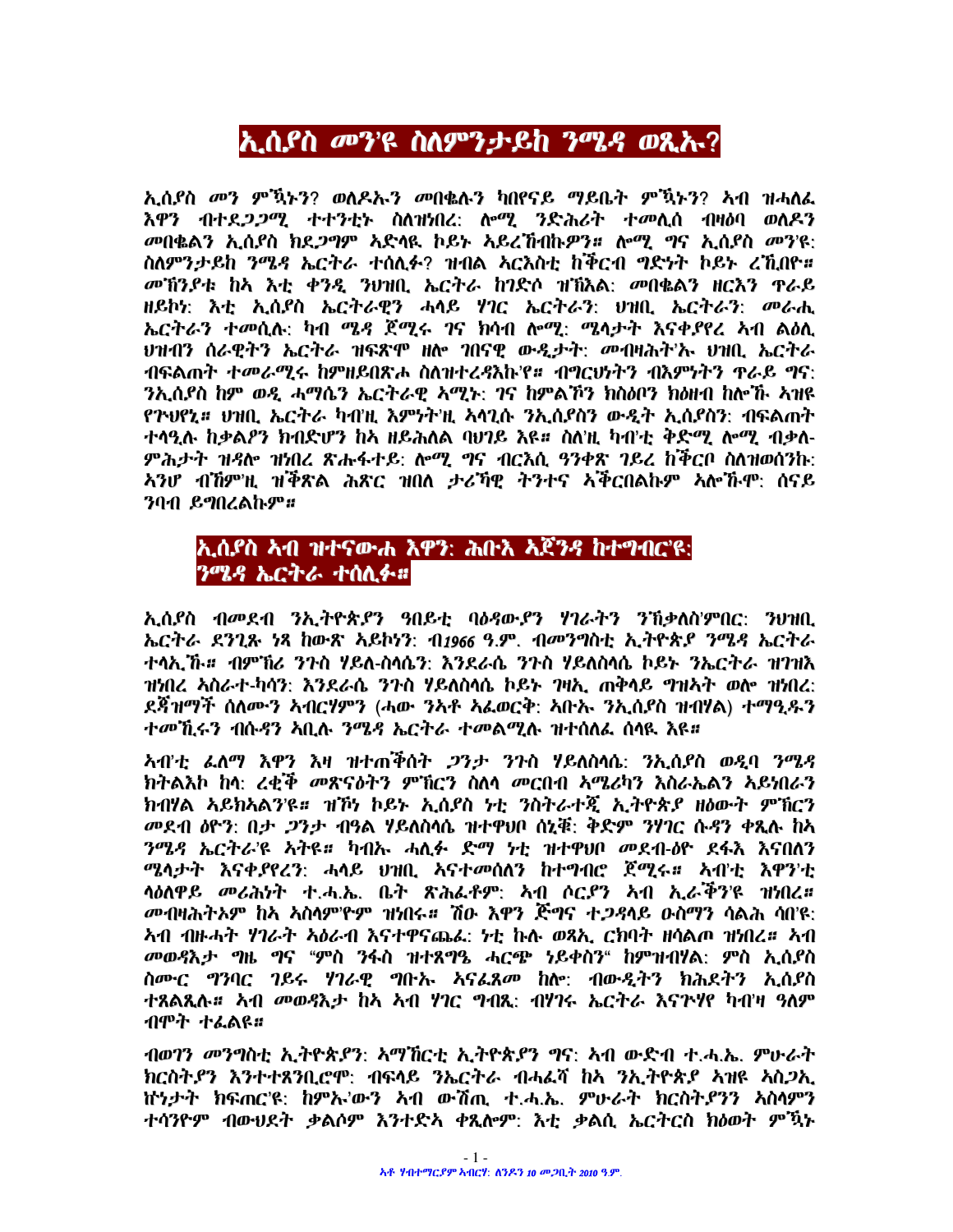ስለዘፍርሖምዩ። ብሰንኪነዚ ከአ እቲ ሰውራ ካብ ኤርትራ ቀጹሉ: አብ ኢትዮጵያ ከይልሕም ስለዘሰከፎምዩ። ካብነዚ ተበጊሶም ከአ ክርስታይን ምሁራት ካብ ውሽጢ ኢትዮጵያን ኤርትራን ተመልሚሎም: አብ ውሽጢ ተ.ሓ.ኤ. ክልአኹሞ: ረቂችን ስዉርን መደብ ዕዮ እናኣተግበሩ: ንቃልሲ ኤርትራ ከበርዕኑ'ዩ እቲ ቀንዲ ፕሮጀክቶም ዝነበረ። ካብኡ እቲ ከሉ ፕሮጀክት ብመሪሕነት ኢሲያስ ንኽሳላሰል: ብመደብ ንኢሲያስ አብ ውሽጢ ተ.ሓ.ኤ. ኮይኑ: ብፍላይ "ወዲ ሓማሴን ተመሲሉን: ብዝያዳ ድማ ሓላይ ሃገርን ፌታው ሀዝብን ኮይኑ ቋንቋ ህዝቢ አናተዛረብ": ንኸገልግል ብስዉር ወዲቦም ዝልአኸዎ'ዩ። ስለ'ዚ ኢሴያስ አብ ዝተናውሐ እዋን: ሕቡእ አጀንዳ ከተግብር ዋራይ እዩ ንሜዳ ኤርትራ ተሰሊፉ።

## ኢሲያስ አባል መሪሕነት ቅያዳ-አልዓማ ከሎ: ስርያ-አዲስ ዝብሃሉ ክርስትያን ክርሽኑ ከለው ስዉርን ግሁድን ኢድ ነይሩዎዩ።

ኢሲያስ ንሜዳ ድሕሪ ምውጽኡ ቀልጢፉ አባል መሪሕነት ቅያዳ-አልዓማ ከይኑ: ሓላፍነት ተሸኪሙ ድማ ንኢትዮጵያ ከገልግል ተመዚዙ። አብ'ቲ እዋን'ቲ 1967 ዓ.ም. እዩ ዝነበረ። ካብ 140 ክሳብ 150 ቀንጽሮም: አብ አዲስ አበባን አስመራን ካልኦት ከተማታት ኤርትራን: ስሩዓት ተ.ሓ.ኤ. ኮይኖም ዝቃለሱ ዝነበሩ ስርሩያ-አዲስ ዝተባሀሉ ክርስትያን (ካብነዚኣቶም 3 ጀበርቲ ዝርከቡዎም): አብ ውድብ ተ.ሓ.ኤ. ተጸንቢሮም ንሃገሮም ክቃለሱ ንሜዳ ኤርትራ ወጺኦም። ክቃለሱ ምስ ሓተቱ ግና: መሪሕነት ቅያዳ-አልዓ "ክታበት ደው <u>አቢልናዮ ኢና": ኢሎም አዋጅ አውጼአም ስለዝነበሩ: "ክታበት ተሪፉ'ዩ ዝብል ትእዛዝ</u> ተሓሳሲፉሎም። ስለነዚ ነቶም ካብ ጸሳኢ ሃዲሞም ንሃገሮም ከቃለሱ: ንሜዳ ዝወፌሩ ንጽሃት ኤርትራውያን: ንሃገሮም ከይምለሱን ወይከኣ ንሱዳን ከይስደዱን ግና: ንኸችንጸሉ ተፌሪዶም። ቀንዲ ንኽንጸሉ ዘማኸረ ከአ ኢሲያስዩ ዝነበረ። ካብ'ቲ ኢሲያስ ንመሪሕነት ቅያዳ-አልዓማ: ብዛዕባ ስሪያ-አዲስ ዝሃቦ ርእይቶ ድማ ከምነዚ ዝስዕብ ነበረ:- "እቲ ዝተኣወጀ ኣዋጅ ክኽበር ኣለዎ: እዞም ሰባት'ዚኦም ክታበት ምስ ተዓጽወ ስለዝመጹ ክችንጸሉ **አለዎም" ኢሉ ርእይቶ ከምዝሃበ ርጕጽ ሓበሬታ አሎ። ክሳብ ሎሚ ብህይወቱ አብ ሃገር** ስዊድን ዝነብር ዘሎ: አሕመድ ሰክረተር አባል ሳዕለዋይ መሪሕነት ቅ*ያዳ-*አልዓማ ህያው ምስክርዩ። እነ ቅድሚ 8 ዓመታት ምስ አሕመድ ስክረተር: ብአካል ተራኺበ ነቲ ታሪኸ ስራደ-ኣዲስን ኢሲደስን ተዘራሪበሊየ። ክምስክር ከሎ ኣሕመድ ስክረተር ከምነL ይብል:-"ኣብ'ቲ እዋን'ቲ ኣነ ከም ዋና-ጽሓፊ መጠን: ኣብ'ዚ ስብ'ዚ ስግኣትን ዋርጣራን ኣሎኒ: እዚ ሰብነዚ ነዚ ውድብነዚ ምሁራትን ክርስትያንን ሰንቢዶም ከይዓስሉዎ'ዩ ዝንብር ዘሎ: አብ *መንጎ አ*ስሳምን ክርስት,ዖንን ፍልልይ ክፌዋር: ዝተሳእከ'ዩ ዝመስለኒ ዘሎ: ነዚ ሰብ'ዚ <u>አሲርና ዘይንምርምሮ" ኢለ ርእይቶይ ንመሪሕነት ቅያዳ-አልዓማ አችሪበ ነይረ'የ። ቅያዳ-</u> <u>አልዓማ ግና: "ሓደ ምሁር ሓማሴናይ ተረኺቡስ ከምኡ ክንፍጽም አይማቡእን'ዩ" ኢሎም</u> *ኑ*ቲ ሓሳበይ ነጺንሞ"# ብተወሳሽ.'ውን ክሳብ ሎሚ ብህይወቱ አብ ሃገር ስዊድን ዝነብር ዘሎ: ሽዑ እዋን አባል መሪሕነት ቅያዳ-አልዓማን ሓላፊ ጸዋታ ተ.ሓ.ኤ.ን ነበር: ሳልሕ ሓዮቲ ዝብሃል: ምናልባት እቶም ብውዲት ኢሰያስ ዝተኞትሉ ሱርያ-አዲስ: አስማቶምን ቍጽሮምን ዝሓዘ አርኒክ ክህልዎ ወይ ክዝክሮም ይኽእል ይኸውን ኢለ እግምት'የ። ስለ'ዚ ኢሲያስ አባል *መሪሕነት ቅያዳ-*አልዓማ ከሎ: አብ'ቲ ምርሻን ስር*ያ-*አዲስ ስዉርን ግሁድን ኢድ ነይሩዎዩ።

#### *ብወ*ል*ዳ*ይ ካሕሳይ ዝምርሑ: ብዙሓት ክርስት*ያን* ተ*ጋ*ደልቲ ተ.ሓ.ኤ.: ብሰንኪ ቅትለት ስሪያ-አዲስ ንኢትዮጵያ ሰሊምም።

ብድሕሪ ምችንጻል ተማሃሮ ስሪዓ አዲስ: ብወልዳይ ካሕሳይ ዝምርሑ ብዙሓት ክርስት.የን ተ*ጋ*ደልቲ: በቲ ኩነታት ስለዝሰንበዱ: ብረቶም ጠንጢናም አብ መንግስቲ ሃይለስላሴ ከምዝሰለሙ ታሪኽ ዝምስክሮ ሓቂዩ። ድሕሪዢ መንግስቲ ኢትዮጵያ "ጀብሃ ክርስትያን ትሓርድ ኣላ" ኣናበለ ብዙሕ ፕሮፓ*ጋንዳ* ብራድዮን ብ*ጋ*ዜማን ነዚሑ። ኣብ ውሽጢ ሀዝቢ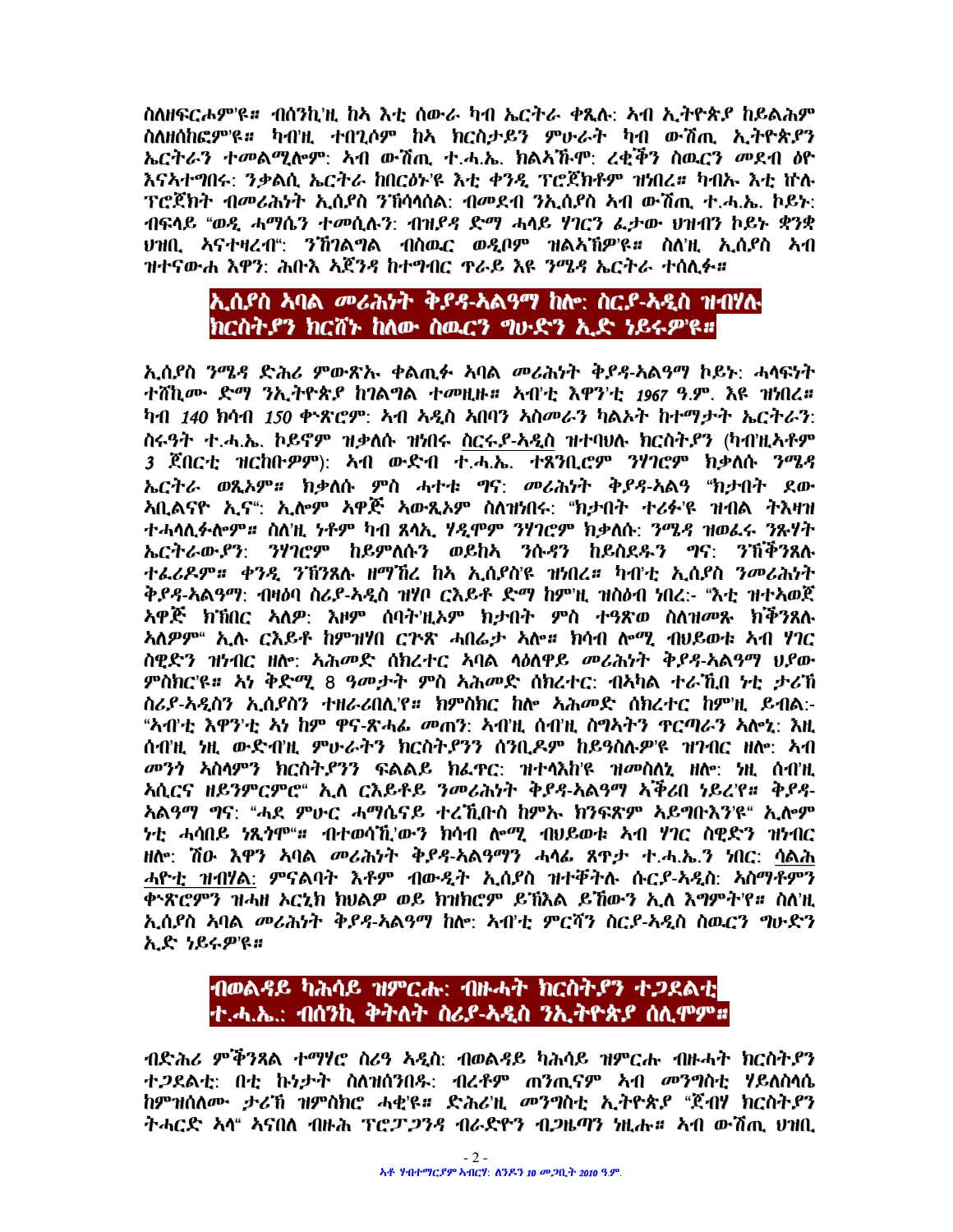ኤርትራ ከአ ብዙሕ ሕንፍሽፍሽ ተሳዒሉ። እዚ ውዲትዝ ከአ ብሰንኪ ኢሲያስ: ዓቢ *መኸ*ልአ*ያ አብ ሰውራ ኤርትራ*'ዩ ፌጢሩ*። ካብ*ኡ ኢሰያስ ካብ ተ.ሓ.ኤ. ተፌልዩ *ን*ከበሳ ክድይብ ከሎ: አብ ከሰላ ኮይኖም ዝቃለሱ ዝነበሩ ክልተ ሓርበኛታት ኤርትራውያን: ወልዳይ ግደን ዓዱ ዓዲ ጽንዓይ ሎኅ-ጭዋ-ሓማሴን: ኪዳነ ክፍሉ ዓዱ ማእዶ ተኸሳ ሰራየ: ካብ ተ.ሓ.ኤ ተፌሊና ንከበሳ ንድይብ ስለዘሎና ስዓቡና እትብል ብኢድ ኢሲያስ ዝተጻሕሬት ደብዳቤ: ኣብ ኢዶም ኣብ ክንዲ ትበጽሕ: ኮነ ኢሉ ኢሲያስ ኣብ ቤት ጽሕፌት ጸዋታ ተ.ሓ.ኤ. ከምትበጽሕ ስለዝገበረ: እዞም ክልተ ክርስትያን አብ ከሰላ ተቐንጺሎም። ዓማ ክርስትያን ቀንጺላ ተባሂሉ ድማ አብ ምሉእ ከሰላ ኮነ አብ ምሉ ካርቱም ተወርዩ። እዚ ስዉር ውዲት'ዚ ድማ ቀንዲ ዓላማኡ: ንኣስላም ክርስትያን ከይሕወሱዎም ተባሂሉ: <u>ንኢሰደስ ብሃይለስላሴ ዝተዋህቦ መደብ ለዮ እዩ ዝነበረ።</u>

#### ኢሲያስ ንኸበሳ ምስ ወጸ ዝፌጸሞም ገበናት ብዙሓትነዮም።

ኢሲያስ ብድሕሪነዚ ቀጺሉ ንከበሳ ምስ ወጸ: አብ ዱርፎ ዝተባሀለ ቦታ መወጽ ዝሰሊዖም ዝሽጡ *11* ደቂ ትግራይ ረሺኑዎም**።** ካብኡ ብትእዛዝን ብውዲት አስራተ-ካሳ: አብ ራድዮ ኢትዮጵያን ግዜጣ አዲስ ዘመንን: "መራሕቲ አስላም ክርስትያን ንትግራዎት ረሺኖም" ዝብል ወረ አብ መሳእ ኢትዮጵያ ብዜና ማዕከናት ተነዚሑ። ካብኡ አስራተ-ካሳ ንልዑል ራእሲ መንገሻ ስዩም: ሽዑ እዋን እንደራሴ ሃይለስሳሴን አብ ትግራይ ዝነበሩ ጸዊዑ: "ክርስት ዖን ትግራዎተ ብላስሳም ክሕረዱ ከለው: ህዝቢ ትግራይ ትም ኢሉ ድዩ ክዕዘብ ብረትዶ አየልዕልን'ዩ" ምስ በሎም: 'ንሶም ድማ "አብቲ ዝተኘልከለ ቦታ ዘይም'ቫድ ድኣምበር: ህዝቢ ትግራይ ግና ምእንትነዚ ብረት ኣየልዕልንነዩ" ኢሎም መለስሉ። ኣብ መንጎ ጽንዓ-ደግለን ቶርዓን ዝነበረ ግርጭት'ውን ኢድ ኢሲያስ ነይሩዎዩ። ስዉእ ዶክቶር ፍጹም ገብረስሳሴ: ንለባማት ጽንዓ-ደግለን ቶርዓን ጸዊዑ: ነቲ ግርጭት መዕረፊ ገይሩሉ *ነ*ይሩ'ዩ*። ሽ*ኽ መሓመድ ዝተባህሉ ሚስሌነ ቶርዓ ዝነበሩ: ምስ ዶክቶር ፍጹም *ገ*ብረስላሴ ተራኺበም: ነቲ ጕዳይ ከምዝሃድእ ገይሮምዮም። ድሕሪኺ ነዞም ሸኸ መሓመድ ዝተባህሉ ሚስሌነ ቶርዓ: ካብ አስመራ ብአውቶበስ ተሳፊሮም ንዓዶም ክምለሱ ከለው: አብ ግዋ እትብሃል ኣብ መሬት ስሓርቲ እትርከብ ቦታ ምስበጽሑ: ካብ አውቶቡስ ሰታዮ አውሪዶም ረሺኖሞም። እቶም ቀተልቲ አብ'ቲ ረሳ ሸኽ መሓመድ ብዓቢ ጽሒፎም: "እዚ ገበን'ዚ ክርስት,የን ደቂ ጽንዓደግለ ዝፌጸምዎ'ዩ" ዝብል ጽሑፍ ገዲፎም ሃዲሞም ተሰዊሮም። እዚ ውዲትዝ እውን ውዲት ኢሲያስን አስራተካሳን ድአዩምበር: ውዲት ደቂ ጽንዓደግለ አይነበረን።

#### ኢሲያስ "ንሕናን ዕሳማናን" ዝብል መርዛም ማኒፌስቶ ክዝርግሕ ከሎ: ንኣስላምን ክርስትያንን ከጻልእ ኢሉ'ዩ።

ካብኡ ቀጺሉ "ንሕናን ዕሳማናን" ዝብል: ብዕለ. ንክርስትያን ዋራይ ዝሓሲ መርዛም ማኒፌስቶ: አብ ውሽጢ ደቂ ከበሳ ዘርጊሑ። ስሚዒት ህዝቢ ከበሳ መዝሚዙ ከኣ: አንጻር *ኢሕዋቶም አስላም ንኘስስሉ አሃሚሉዎምዩ። በዚ ድማ ሰውራ ኤርትራ ቀዳማይ ጸላኢ*ኡ: መንግስቲ ኢትዮጵያን ጕይቶቱን ዋራይ አለልዩ: ብሓባር መኪቱ መታን ከይዕወት: ኢሲያስ <u>አብ መንጎ አስላምን ክርስት,የንን ስሚ ነዚሑ: ንሰውራ ኤርትራ ከምዝጕተት ብምግባር</u> ገበን ፌጺሙ՝ዩ።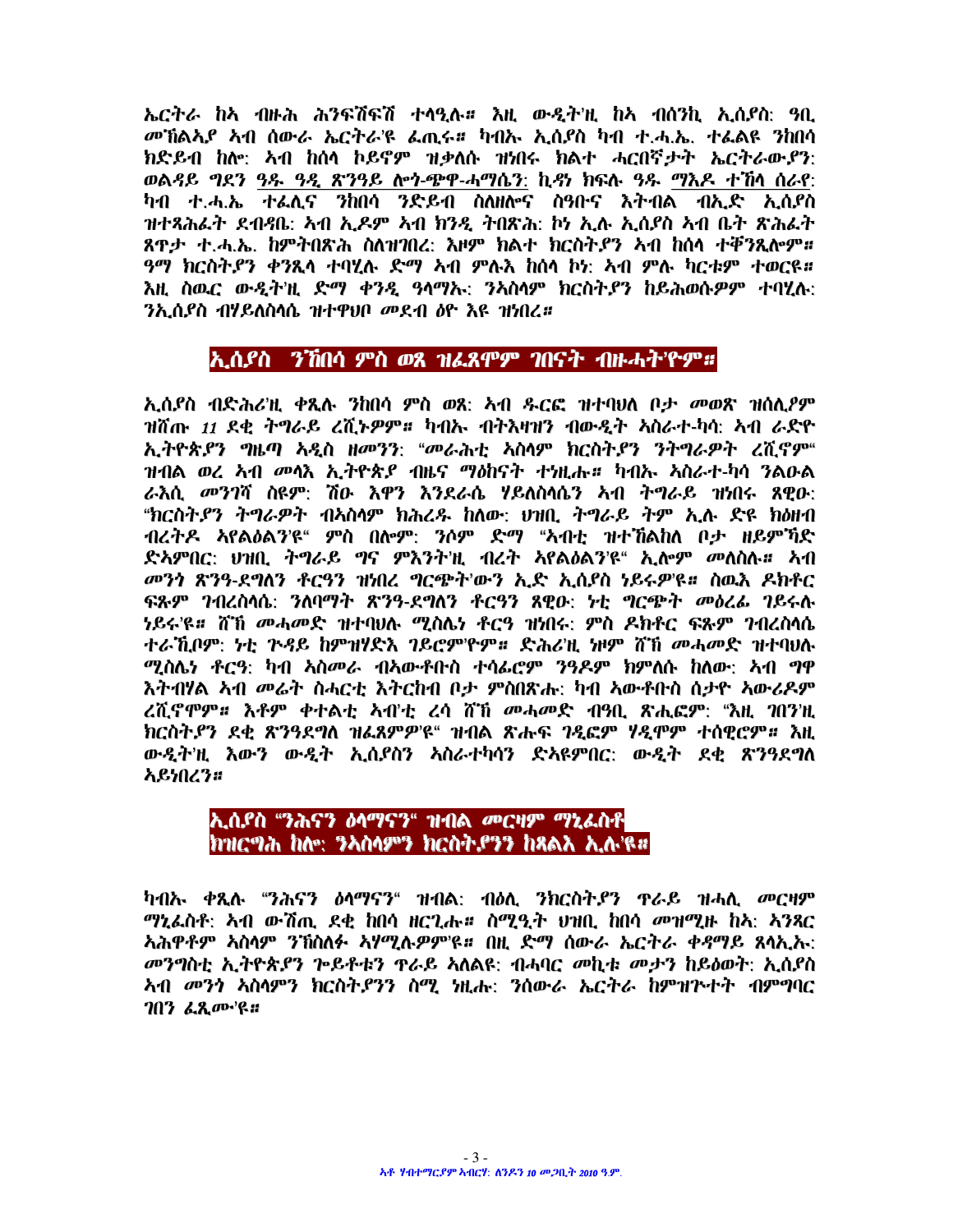#### ኢሲያስ "አዕናዊ ምንቅስቓስ ወይ "መንካዕ" ዝብል ስም አጠሚቒ: ንምሁራት ጀ*ጋ*ኑ ኤርትራውያን ቀንጺሉ።

ኤርትራ ኣብ'ቲ እዋን'ቲ ዋርይ ዘይኮነ: ሎሚ'ውን አንተኾነ ዋሕዲ ምሁራት አለዋ። ምሁራት ከአ ንሓንቲ ሃገር አዝዮም ከምዘድልዩዋ ርዱእ'ዩ። ኢሲያስ ግና ንከምስል ድአዩ: ፍልልይ አስላምን ክርስት.ያንን ዘካይድ ነይሩ'ምበር: ቀንዷ ዓላማኡስ ዝኾነ ይኹን ምሁርን ለባምን ሓርበኛ ኤርትራዊ ወዲ ክበሳ ንምዋፍእ'ዩ። አብ'ቲ እዋን'ቲ ነቶም ካብ ዩኒቨርስቲ አዲስ አበባ ንሃገሮም ነጻ ንኸውጽኡ ብ1972 ዓ.ም. ንሜዳ ዝወራሩ ምሁራት ደቂ ሃገር: ብ*1973* ዓ.ም "አዕናዊ ምንቅስቓስ" ወይከአ "መንካ**ዕ" ኢሉ ብምውን**ቾል: *ንገ*ሲአም ሽዑን-ንሽዑ ቀንጺሉዎም: ንገሊኦም ድማ ኣብ ቤት ማእሰርቲ ኣቐንዩ ብዘይይ ፍርዲ ቀንጺሉዎም። ኩሎም ድማ ክርስትያን ዋራይ እዮም ዝነበሩ።

#### "የማናው.ያን ኢ.ኸ.ም" ተባሂሎም ብምውንጃል: ብኢሲያስ ዝተቀንጸሉ ንጹሃት ደቂ-ሃገር ብዙሓትኘዮም።

 $-$  11977-1978 ዓ.ም. ድማ ቍጽሮም ካብ 26 ንሳዕሊ ዝኾኑ ንጹሃት ምሁራትን ደቂ ሃገር: ከም ብዓል ዶክቶር እዮብ ንብረልዑል: አብ ሶቬት ሕብረት ዝተማህረ ዝርከቡዎም: ብዘይ ፍርዲ ከም አመሉ *ነቶም ቀንጸ*ልቲ ጭፍራ-ሽበራሉ አዚዙ መንቍሉዎምዩ። ካብ 90% ከተማታት ኤርትራ ብሰራዊት ጀብሃን ሻዕብያን ነጻ ወጺኡ ከብቅዕ ከኣ: ስኣን ስምምዕ መራሕቲ ጀብሃን ሻዕብያን: ብሕልፌ'ኣድአ ራእዪ ኢሰያስ አብ ክንዲ ስምረት ሀውከትን ምፍልላይን ስለዝኾነ: ስኣን ስምምዕ ክልተ ደቂ ሃገር: ነቲ መሬትን መስኪን ህዝብን ጠንጢኖሞ: ግዳይ ወተሃደራት ኢትዮጵያ ኮይኑ።

# 

 $\Lambda$ 1982 ዓ.ም. ገና ቀዳማይ ጸላኢ ንህዝቢ ኤርትራ እናኣሳቐዮ ከሎ: ብሰንኪ ሰላዪ ኢሲደስን <u>አብ ተ.ሓ.ኤ. ዝነበሩ ስውራት ስለይቲ መሻርኸቱን: አብ ከተማ ካርቱም ዝነብሩ አማኸርቲ-</u> ስሊያን ዝተሃንደሰ ውዲት: ንህዝቢ ኤርትራ ዘየርብሕ ውግእ ሓድሕድ ወሊዖም። ሳዕቤኑ ከአ ማእለያ ዘይብሎም መንእስያት ኤርትራ: ብዋይት አሕዋቶምን አሓቶምን በሻ ኮይኖም*። ብኸ*ምዢ ድማ ካብቶም ብወተሃደር ኢ*ት*ዮጵ*ያ ዝ*ጠፍሉ *መን*እሰያት ኤርትራ: ብውግእ ሓድሕድ ጀብሃን ሻዕብደን ዝጠፍሉ ይበዝሑ ነይሮም። ሀዝቢ ኤርትራ ነዚ ገበንዚ ምስ ሰምዐ ከኣ: ዓረችቲ ወራዙትን ዓበይቲ ዓድን ካሀናትን መዚዙ ንሜዳ ልኢኸ። እቶም ዓረችቲ ድማ ፊቐዶ ጕቦታትን ሽንጭሮታትን ጠሓሒሶም: ምስ መራሕቲ ሻዕብያን ጀብሃን ተራኺቦም: "አሕዋት ምስዝፋቐሩ ጸሳእቶም ይስዕሩ: በጃኻትኩም ምእንቲ ህዝቡኸም ሓቢ*ር*ኩም ጸሳኢና ቀንዋጡልና: መምክሒ አይትግበሩና" ኢሎም ከአ ለሚኖሞም። ካብቶም ሽዑ ዝነበሩ ዓረኞቲ'ውን:- "ኣብቲ ግዜ ዕርቂ ብፍላይ ኢሲያስ ግብሩን ተልእኽኡን አጸቢቒ ስለዝፌልዋ ዝነበረ: ነቲ ስምረት ዝዘርግ ጸረ ዕርቅን ሕብረትን ተዋስኦ እናምጽኤ: የሳግጽ ከምዝነበረ ዘይርሳዕ ታሪኽዩ" ክብሉ ካብቲ ዘጋጠሞም ተምክሮ ኣዘንቲዮምለይ እዮም።

#### ኢሲያስ ምስ ወያኔ ተሳፊኑ: ንሰራዊት ተ.ሓ.ኤ. ካብ ገጽ መሬት ኤርትራ ንመሬት ሱዳን ከምዝጕሓፉ ገይሩ'ዩ።

ብድሕሪኺ ኢሲያስ ዝገበረ *ገሩ ነቲ ብህዝ*ቢ ዝተጠልበ ስምረት ምስ አፍሸሎ: *መ*ደብ ዕዮኡ ንኸተግብር ቀጺሉ። ምስ ውድብ ወያኔን ምስ ሰለልቲ መራሕቲ ተ.ሓ.ኤ.ን ተሳፊኑ ድማ: *ን*ሰራዊት ተ.ሓ.ኤ. ካብ *ገ*ጽ *መሬት ኤ*ርትራ *ንመሬት ሱዳን ከ*ምዝጕሓፍ *ገ*ይሩ። ጸኒሑ ከኣ ኢሲደስ ንሜዳ ኤርትራ ምስ ብሓቶ: ኣብ ፌቐዶ ዓድታት ኤርትራ በቶም ቀንጸልቲ-

 $-4-$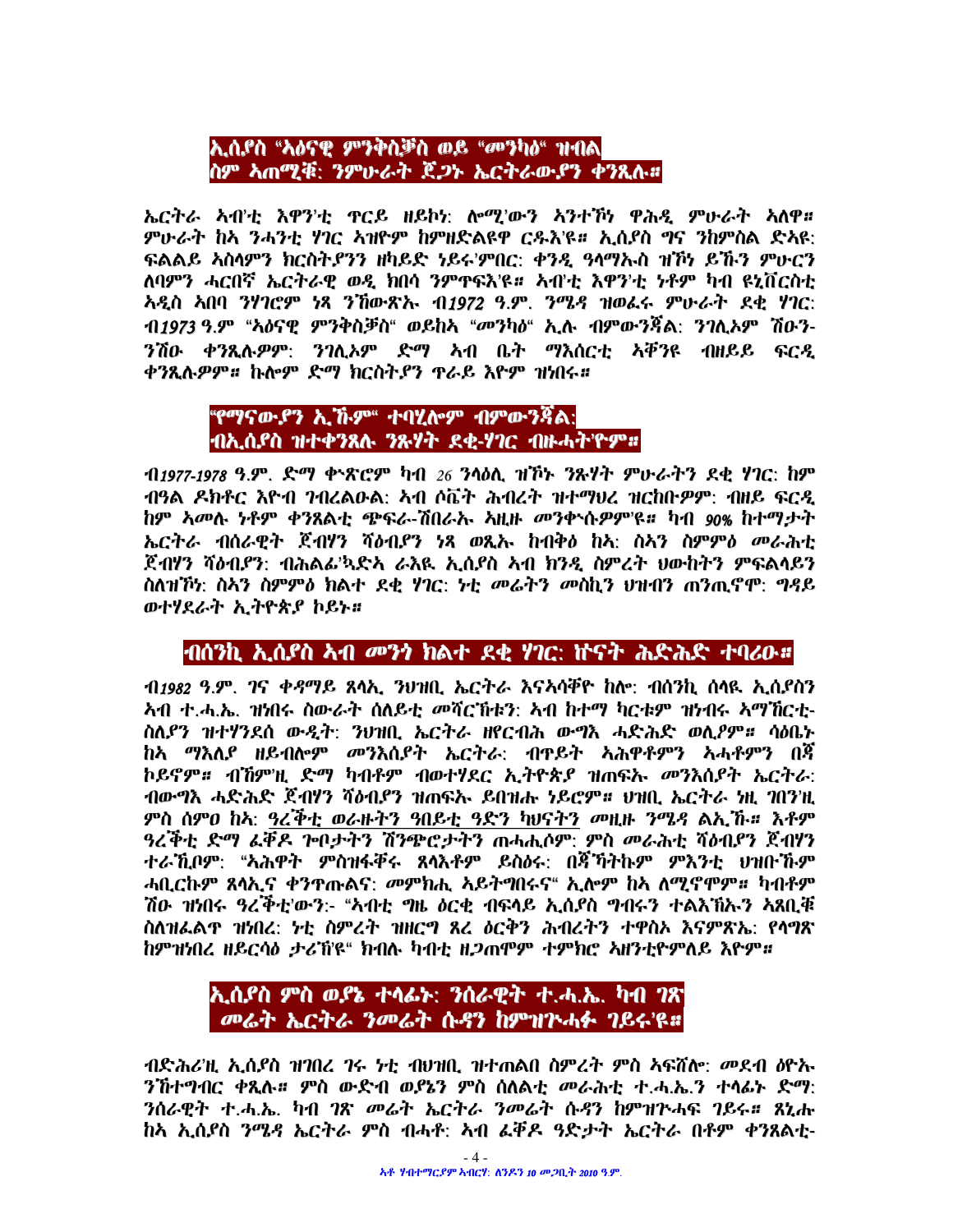ጭፍራኡ እናስሎኸ ነቶም ንእከይ ግብሪ ሻዕብያ ዓገብ ንዝበሉ ብዙሓት ዓበይቲ ዓድን ወራዙትን: መታን ንህዝቢ ንከሻች ቀንጺሉዎምኙ። ባህሊ ህዝቢ ኤርትራ መሪዙ። መንእስያት ብሓይሊ ክተቱ አናበለ: ብቐስብ ካብ ገዝኦም ገፊፉ አብ ኵናት አዕሪቡዎም'ዩ። ንረብሓ ህዝቢ ኤርትራ ዝሓሲ ኤርትራዊ መራሒ ግና: ከቶ ከምነዚ አከይነዚ አይፍጽምን'ዩ።

## ድሕሪ ምሕቃቅ ተ.ሓ.ኤ: ኢሲያስ ሓርበኛታት መራሕትን: ተጋደልትን ኤርትራውያን: ካብ ውሽጢ ህግሓ.ኤ. ቀንጺሉ'ዩ።

<u>ነቲ ስዉር ኢጀንዳኡ ዝተረድኡ ጀጋኑ: ከም ብዓል አብራሂም ዓፋን ስለሙን</u> ወልደማርያምን: ካልአት ጀ*ጋ*ኑ ኤርትራው*ያንን ብ*ስዉርን ብሰላሕታን ቀንጺሉ ድማ ምስ ውድብ ወያኔ ተሓናጊሩ ንአስመራ ተጀጻጺሩ። ገና አስመራ ከይተታሕዘት ከላ ድማ: ፌጻሚት ሽማግለ ህ.ግ.ሓ.ኤ. ከየፍለጠ: ውዲታዊ አኼባ ንከካይድ ብጕይቶቱ ንለንዶን ተጠሲቡ ከይዱ። ምስ አቶ መለስ ዜናዊን ምስቲ ንፍሉይ ጕዳይ ቀርኒ አፊቃ: ብመንግስቲ *ትሜሪካ ዝተመዝዘ ሚስተር ሀርማን ኮሆን ተራኺ*ቡ*። እቲ አብ ለንደን ዝተገብረ ውዕ*ል ከአ ንህዝቢ ኤርትራን ኢትዮጵያን ሕቡእ ምስጢር ኮይኑ'ዩ ተሪፉ።

#### ኢሲያስ ድሕሪ ነጻነት: ኣብ ክንዲ ንፍትሕን ህንጻ ሃገርን ዝቃለስ: ንረብሓ ባዕዳው ያን አዕነውቲ ውግኣት ከካይድ መሪጽ።

ብድሕሪዝ ስዉር ውዕልነዚ ከኣ: ሀዝቢ ኤርትራ ክቡር ድሙ ኣፍሲሱ: ንጸላኢ ካብ መሬት ኤርትራ ሰጕጕ ከብቅዕ: ኣብ ክንዲ ሽዑ ንሽዑ ነጻነቱ ዝእውጅ: ብሰንኪ ውዲት ኢሲያስ ድሕሪ ክልተ ዓመት ብረፌረንደም ነጻነቱ ክረ*ጋገ*ጽ አለዎ ተባሂሉ ተወሲኑ። ረፌረንደም ከአ ተኻይጹ። መንግስቲ ሱዳን ድማ እታ ቀዳመይቲ ብነጻነት ኤርትራ ዝአመነት ሃገር ነበረት። መንግስቲ ኢትዮጵያ ውን ቀጺሳ ብነጻነት ኤርትራ አመነት። እዚ ኩሉ ፍጻሜታት ተፈጺሙ ከኣ ህዝቢ ኤርትራ ሕገ-መንግስቲ ወይ ሃገራዊ ሕጊ አርቂቹ ብምእዋጅ: ብሕጊ ዝምእዘዝ ፓርላማ ኣብ ክንዲ ዝምስረትን: ህዝቢ ኤርትራ ምስ ጕረባብቱ ተሳኒዩ ሕረስ-ሓራሳይ ንገድ ንጋዳይ ከይብል: ኢሲያስ በብእዋኑ ምስ ጕረባብቲ ሃገራት: አዕናዊ ውግኣት ንኸካይድ መሪጹ። ምስ መንግስቲ ሱዳን ውግእ ተወሲው: ካብ ሽዱስተ-ሽሕ ንሳዕሲ ተ,ጋደልቲ አብ ነተናት ሱዳን ፌሊሶም። ነቲ ዝተኻየደ ውግእ ዝምስክር ሽዑ እዋን አዛዚ ውግእ ዝነበረ: ሻምበል ፍችረ ዝተባህለ ኤርትራዊ: ክሳብ ሎሚ ኣብ ሃገር ስዊድን ይነብር ኣሎ። ዑመር ሓሰን ኣሕመድ ኣል-በሺር: መራሕ መንግስቲ ሱዳን: ቅድሚ ረፌረንደም ንሀዝቢ ኤርትራ <u>ቀSጠባዊ ሓንዝ ሓደ ሚልዮን ጅኔ ብዋረ-ንንዘብ ለጊሱ'ዩ። ንኸም'ዚ እትሕግዝ ሃገር ግን</u> ውግእ አይትውልዕን ኢንቫ። ኢሲያስ ግና ወልፌ ውግእ ስለዘለዎን: ተልእኾኡ ድማ ስለዝኾነን: ምስታ ቅድሚ ኩሉ ነጻነት ኤርትራ ዝላመነት ሱዳን ውግእ ወሊዑ።

ካብዝ ቀጺሉ ኢሲያስ "ሃገር የመን ደሴታት ሓኒሽ ገቢታትልና" ኢሉ: ደማዊ ውግእ ምስ መንግስቲ የመን ወሲዑ ተሳዒሩ። እተን ደሴታት ሓኒሽ ድማ ብቤት ፍርዲ ዓለም ንሃገር *የመን ተዋሂበን። ካብ*ኡ ቀጺሉ ኢሰ*ያ*ስ ምስ መንግስቲ ጁቡቲ ተናኺሉ*። ብመንግ*ስቲ ፌረንሳ ምስተገንሐ ግና አንሳሒቡ። አዚ ከይአኽሎ ከአ: ነታ ንእሽቶ ዓዲ ባዱመ: "ወያነ ጠራሮ ወሪሮምኒ" ኢሉ ሕሱር ፕሮፓ*ጋ*ንዳ ኣብ ህዝቢ ብምንዛሕ: አዕናዊ ውግእ ወሲዑ ከምስል ምስ ለለሳ መርበብ ክመያየዋ ንስዑዲ-ዓረብ ገይሹ። ብሰንኪ'ቲ "ዶባዊ-ውግእ" ዝፍለዋ: *ግን ከ*አ *ን*ዋፍአት ዝዕድም ዘይቅኑዕ ውግእ: ካብ ሚእቲ-ሽሕ ዝበዝሕ መንእሰይ ሃሊቹ። "ድሕሪ ማይ አብ ብዓቲ" ከምዝብሃል ከኣ: ድሕሪ ስዕረት "ዶባዊ ከናት": ዕረቹኒ ኢሉ መለኸት ነፊሑ። ብመንጎኝነት መንግስቲ አልጀርያ ድማ ምስ መንግስቲ ኢትዮጵያ: ትብ ከተማ አልጀርስ ዘሕፍር ስዕረት ተቐቢሉ ተፋራሪሙ። ባዕዳውያን ሓይልታት (ሰራዊ ሕቡራት ሃገራት): አብቲ ብጀ*ጋ*ኑ ደቂ ኤርትራ ሓራ ዝወጸ መሬት ኤርትራ ከአ ዋርድያታት ኮይኖም መዓስከር ገይሮም። እዚ ከይትኸሎ ድማ አብ ሃገር ኮንጎ መሳኪን ኤርተራውያን ተጋደልቲ ልኢኸ. ብድያመንድን ወርቅን ቀዩሩዎም። ኣብ ዘይሃገሮም ከኣ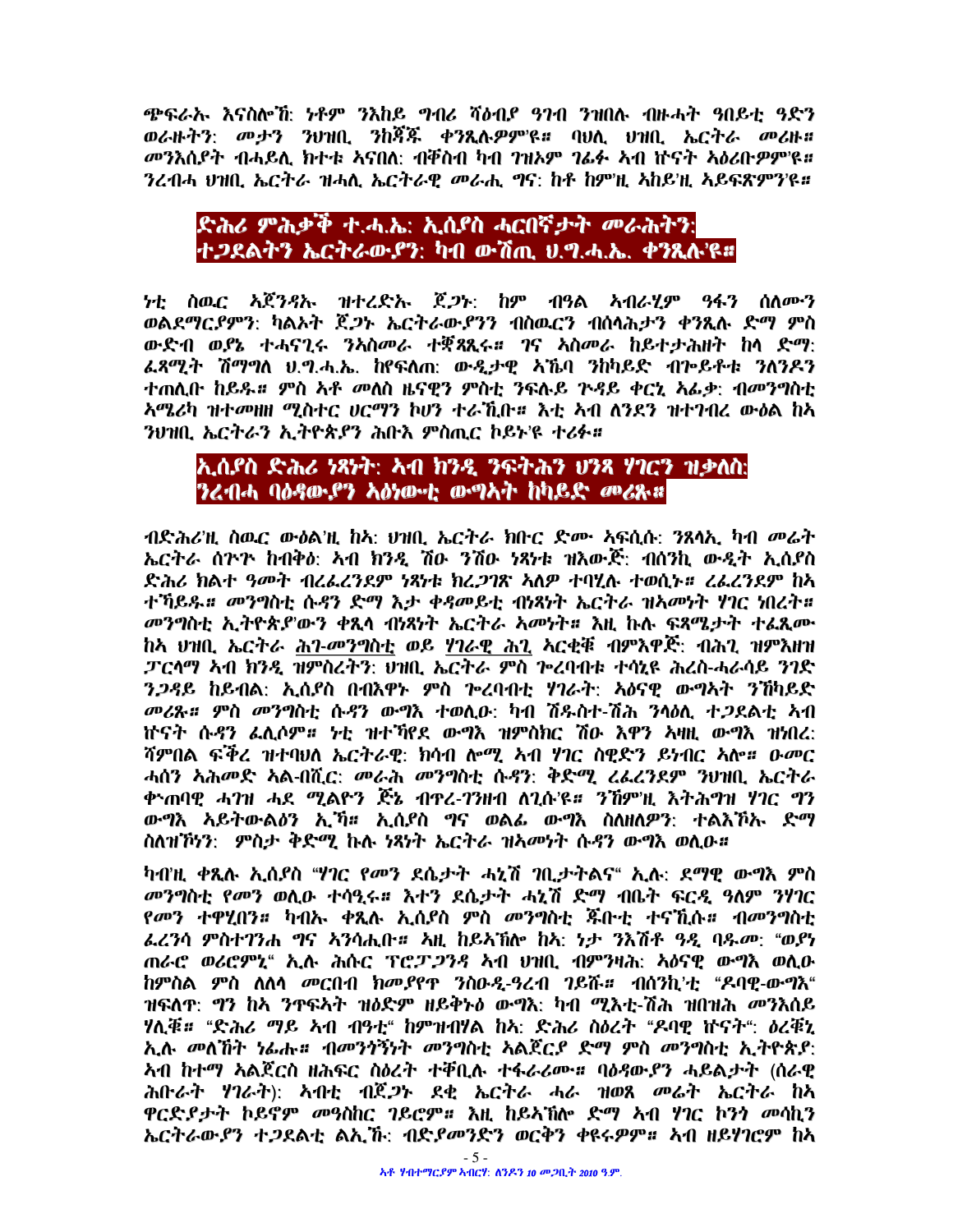ግዳይ ዘይረብሕሉ ኵናት ኮይኖም ዓሪቦም። እዚ ኩሉ ብኢሲያስ ዝፍጸም ዘሎ አሉታዊ ፍጻሜታስ: ንረብሓ መን'ዩ ኢሉዶ ሀዝቢ ኤርትራ ሓቲቱን ተመራሚሩን ይፌልዋ? ኢሲያስከ እዚ ብዘይዕረፍቲ ካብ ጕረባብቲ ሃገራት ነነጢሩ: ዓለምለኽ ዶብ ዋሒሱ: ውግኣት ዝውልዕስ: ንህዝቢ ኤርትራን ንልዑሳውነት ኤርትራን ስለዝሓለየ ደኾን ይኸውን? አይፋሉን! ብዙሓት ተመራመርቲ ፖለቲካ ዘረ*ጋገ*ጽዎ ጭቡዋ ሓበሬታት ከምዝምስክሮን: ተመክሮ ሰውራ ኤርትራ ዘረ*ጋገ*ጾ ክውንነትን: ኢሲያስ ካብታ *ንሜዳ* ዝተሰለፊላ እዋን ጀሚሩ ክሳብ ሎሚ: ካብ'ቲ ዝተዋህቦ መደብ-ዕዮ ከይወጸ ሚላታት አናቀያየረ ከተግብሮ ዋራይ እዩ ጸኒሑ። ብኻልእ አዘራርባ ዓላማን ራእዪን ኢሰያስ ገና አይተቐየረን። ዋላኳ መታን ንህዝቢ ኤርትራ ንኸሃምል: ዝተፌሳለየ ሜሳታት እንተቀያየረ: ንዘስተብህልን ዝመራመርን ሰብ: እቲ እኩብ ድምር መደብ-ዕዮ ኢሲያስ: ንህዝቢ ኤርትራ ኣብ ባርነት ኣእትዩ: ንልዑሳውነት ኤርትራ ቀንጢጡ: ነታ መሬት ኤርትራ ድማ ንባዕዳውያን ንኸማስሓ ዋራይ እዩ።

#### <u>አካለ-ስንኵላን ማይሓባር: ብትእዛዝ ኢሲያስዮም ተኞንጺሎም።</u>

<u>ዮድ ኢሲያስ እዚ ዋራይ አይኮሃን። ነቶም አብ ሓርነታዊ ከናት ዝሰንከሉ: ጀ*ጋ*ኑ አካለ-</u> ስንነተላን ኤርትራውይን: "ሀዝባዊ መንግስቲ ይተኸል! መብጽዓ ስውአት ይተግበር"! ኢሎም ሰላማዊ ሰልፊ ንኽንብሩ ካብ ማይ ሓባር ነስመራ ምስተበገሱ: ቀንጸልቲ-ጭፍራኡ አዚዙ ብዋዪት ክምዝኞላው ገይሩ'ዩ። ጸኒሑ ዓገብ ንዝበሉ 15 ላዕለዎት ሰበ-ስልጣን ህዝባዊ ግንባር: "አይፋልናን ብሽምነዚ ሃገር አይምሓደርን'ዩ: ስልጣን ንህዝቢ ነረክብ" ዝብል ጠለብ ሐዞም ስለዝተሳዕሉ: ጨውዩ አሲሩዎም*፡፡ ገ*ሊኦም አብ ቤት ማእሰር*ቲ መ*ሽምሾም መይቶም። እቶም ዝተረፉ ድማ ክሳብ ሎሚ: ብዘይ ፍርዲ አብ ዘስካክሕ ቤት ማእሰርቲ ንሕልፌታት ይበልዩ አለው። እዚ ኩሉ አሉታዊ ፍጻሜታዝሽ እንታይ ክብሃል'ዩ? ኢሲያስ ንሀዝቢ ኤርትራን ንልዑሳውነት ኤርትራን: ልዕሊ ኩሉ ሀዝብን ተ*ጋ*ደልትን ስለዝሓለየ ድዩ: ወይስ ብዓሰብቱ ዝተዋህቦ መልእኸቲ'ዩ ዝፍጽም ዘሎ? እወ! ብጕይቶቱ ዝተዋህቦ መልእኸቲ ንምፍጻም: ብመደብ ኮነ ኢሉ እዩ ዝፍጽም ዘሎ። እዚ ኢሲያስ ንሜዳ ካብ ዝወፍር ጀሚሩ. ክሳብ ሎሚ ዝፍጽሞ ዘሎ አሉታዊ ፍጻሜታት. ብሓቂ ንረብሓ ሀዝቢ ኤርትራ ኢሉ ይገብሮ እንተድኣ ሃልዩስ ሀሉው ከነታት ሀዝቢ ኤርትራ ምክትታል እኹል መረዳእታዩ።

#### *ግብረ-ሽበራዊ ወፍሪ ኢሲያስ ኣብ ሃገር ሶምል ንመን ረብሓ*'ዩ?

ምስወድኤሽ: ንህዝቢ ዘርብሕ ቍምነገር እንታይ ገበረ? ነቲ ንኣሜሪካውያንን ንኤውሮጳንን ዘረብረቦም ጕዳይ ሃገር ሶማል: ኢሲያስ ሓላይ ህዝቢ ሶማል ተመሲሉ: ውቅደኖስ ሰጊሩ *ጕብ*ለል *ቀርኒ ኣፍሪቃ ኮይኑ ግብረ-ሽበራዊ ፍጻሜታት ገና ይፍጽም ኣ*ሎ*፡፡ እዚ ተ*ልእ*ኾነ*L ከኣ ነቲ አሜሪካ ዝሃብዎ መደብ-ዕዮ ንምተግባር ዋራይ እዩ'ምበር: ንህዝቢ ሶምል ደንጊጽ ዝደልዩዎ *ን*ሃገር ሶማል ክበታትን ተዋፊሩ። ስለነዚ እዚ ትብ ሶማል ዝፍጽሞ ዘሎ ግብረ-ሽበራዊ ወፍሪ: ንረብሓ ህዝቢ ኤርትራን: ንረብሓ ህዝቢ ሶምልን ዘይኮነስ: ንረብሓ ልአኸቱ'ዩ። ሶማልን እቲዮጵያን አንተኾይኖም ግና: ብሰንኪ አጋዴን ምዓስከ ተፋቒሮም ይፌልጡ። አብ ግዜ ንጉስ ሃይለስላሴ ውግእ ነይሩ'ዩ። አብ ግዜ ደርጊ ውግእ ነይሩ'ዩ። ሕጀ'ውን እቲ ግርጭት ገና ስለዘይተፌትሐ ይቅጽል አሎ። ህዝቢ ኤርትራ ግና ምስ ሃገር ሶማል ዘራኸቦ ዶባዊ ግርጭት ስለዘይብሉ: ምስ ሀዝቢ ሶማል አብ ግዜ ሰውራ ይኸን ሎሚ ሽግር አይነበረናን**። ለ¤ሚ'ውን ከገራ**ጭወናን ከሳሓሕበናን ዝኽእል ዋላ-ሓደ *መ*'ክን*ያት* የብልናን። ኢሲያስ ግና ተልእኾ ስለዘለዎ: ዓለም-ለኸ ዶብ ሰጊሩ: አብ ሶማል ስርሔይ ኢሉ *ግብረ-ሽበራዊ ወፍሪ ገ*ና ከይተሓለለ ይካይድ *ኣ*ሎ*፡*፡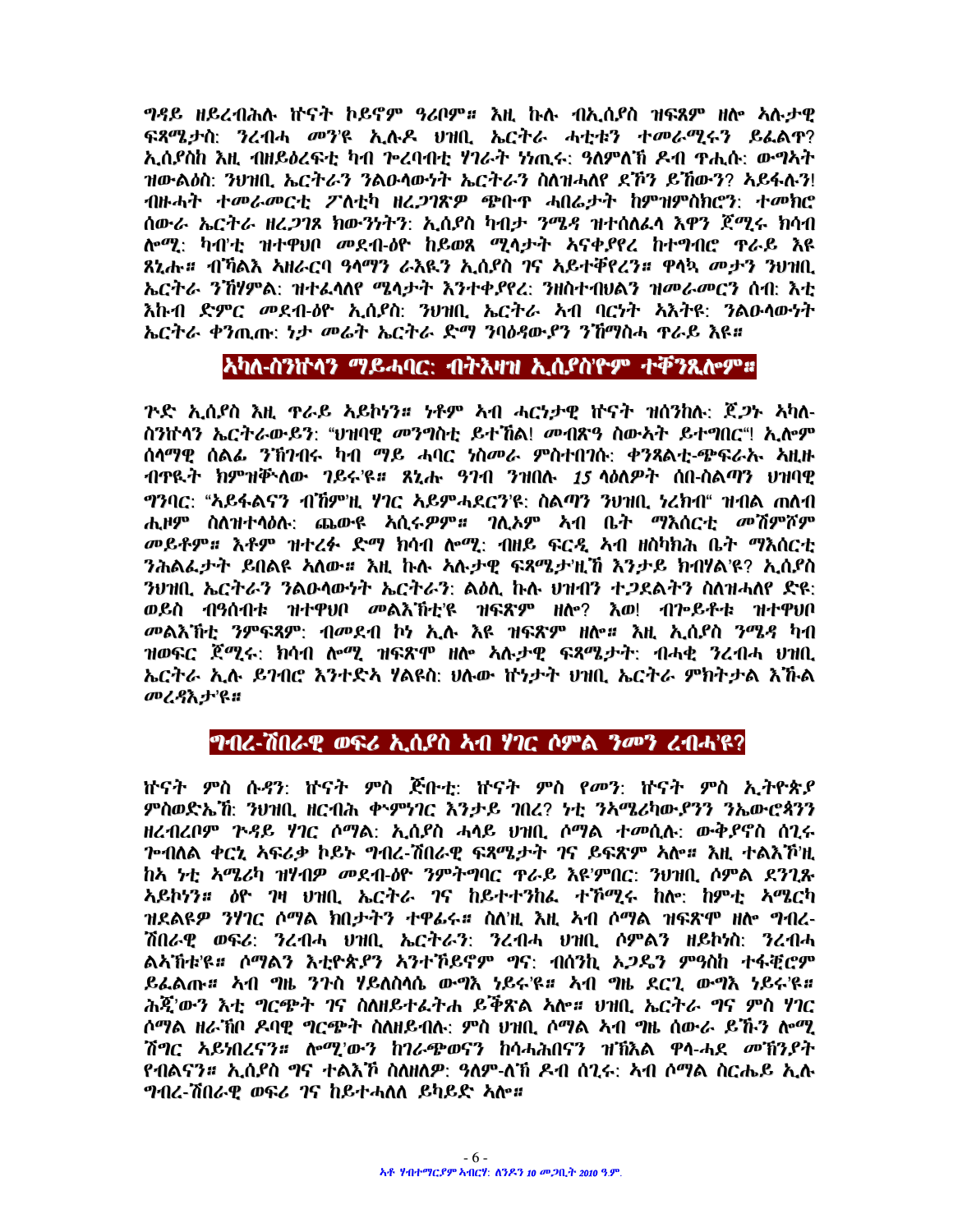# ኢሲያስ ዲክታቶር አይኮሃን ፋሺስት'ዩ!

ህዝቢ, ኤርትራ ሎሚ እዋን: በቶም ኣብ እዋን ቃልሲ ዝሃለቹ ደቁ ክድበስ: እቲ መሰሉ ተገፊፉ ዘሎ ክትካእ: እቲ ብኢ.ህ.ግ.ዲ.ፍ. ተገቢቱ ዘሎ መሬቱ ከም ቀደሙ አብ ዋናታቱ ደቂ ሃገር ክምለስ: እቲ አስማተን ተደምሲሱ ዘሎ ኵርዓት አውራጃታቱ ክምለስ: እቲ ረኺሱ ዘሎ ጭዋ ባህሉን: ቅዱስ ሃይማኖቱን ክሕደስ: ነታ ብጀ*ጋ*ኑ ደቁ ሓራ ወጺአ ዝተባህለት ሃገሩ: ክንዲ ጠንጢኑዋ አብ ባዕዳውያን ሃገራት ዝስደድ: ተቓሲሱ ዘምጽኦ ነጻነቱ አናስተማቐረ ክነብረላዩ ዝደሊ'ምበር: ዝሓለፌ ከናት አርባዓ ዓመታት ከይአኽሎ: ደቁ ዕሱባት ኢሲያስ ኮይኖም: ኣብ ፌቐዶ ሃገራት ኣብ ኵናት ክጠፍኡ ኣይኮሃን። ኣብ <u> ከናት ከአ ህዝቢ ኤርትራ ምንም ረብሓ የብሉን። ብዙሓት ሰባት ኢስደስ ዲክታቶር እዩ"</u> ክብሉ እሰምዕን ክጽሕፉ ድማ እንብብን'የ። ኣነ ግና ንኢሲያስ ፋሺስቲ'የ ዝብሎ። ብዙሓት ዲክታቶራት አብ ዓለም ነይሮምየም። ኢዲ-አሚን ዝብሃል ዲክታቶር'ውን: ገዛኢ ሃገር ኡ,23ዳ ከምዝነበረ እዝክር'የ። 3ሱ ግና ከምነዚ ኢሲያስ ንህዝቡ ብሞሜት ኮኒኑ: ንስደት ንኸውሕዝ: ብተዘዋዋሪ ዝሰጎ ዘሎ ደቂ ሃገር አይሰጕጕን። ንህዝቡ ቅጫ እናብልዐ ግና ንደቂ ወጻኢ'ዩ ካብ ሃገር ኡ*ጋንዳ* ሰጕጕዎም እምበር: ንደቂ ኡ*ጋንዳ*ስ ካብ ዓዶም አይሰጕነምን። ኢሲያስ ግና ብስም "ሃገራዊ አገልግሎት" እናሸቀጠ: ንመንእሲያት ኤርትራውያን ካብ መአዲ ትምህርቶም ገፊፉ: አብ በረኻ ሳዋ ዘሪዑ ንኽስደዱ ፌኒዩዎም **አሎ። ስለነዚ ንዓይ ከምነዚ ገበንነዚ ዝፍጽም ሰብ: ዲክታቶር አይኮነን ፋሺቲ ዋራይ'ውን** ዘይኮነ ጸረ ህዝብን ሃገርን ዝኾነ ብገበናት ዝሕተት ሰብ'ዩ።

# ዝምድና ኢሲያስ ምስ ቅንጅት: እንታይ እዩ ዓላምኡ?

እዚ ሰብ'ዚ ሕጇ ድማ ሕሉፍ ሓሊፉ: ንህዝቢ ኤርትራ ስለዝነዓኞ: ነታ *ጋ*ንታ ንጉስ ሃይለ-ስላሴን: አስራተ-ካሳን ደጃዝማች ሰለሙን አብርሃምን: ንሜዳ ከተፋንዎ ከሳ: ቃል ኪዳን ዝአተዋ ንምትግባር: ምስ ቅንጅት ክትሓባበር ይርኤ አሎ። ምናልባት'ውን ካድረታት *መንግ*ስቱ ሃይለማር*ያም* አብ አስመራ ካብ ሃለው: መንግስቱ ሃይለማርያም'ውን አብ **አስመራ ይህሉ ይኸውን ኢለ'የ ዝአምን።** 

# ዲፕሎማሲያዊ ርክባት ኢሲያስ ምሰየኖት ሃገራት'ዩ?

ዲፕሎማሲያዊ ርክባት ኢሲያስ እንተድኣ ብኣድህቦ ተኻታቲልናዮ: ብስዉር ቀንዲ ዝምድናኡ: ምስ መንግስቲ እስራኤልን አሜሪካን ኢጣልደን ክኸውን ከሎ: ሀዝቢ ንምድንጋር ግና: አብ ክንዲ ምስ ጕረባብቲ ኤርትራ ምዝማድ: ምስተን ካብ ኤርትራ ብዶብ ዘራኸባን: ንቃልሲ ህዝቢ ኤርትራ ድማ ዘይሓገዛን ሃገራት'ዩ። ንመረዳእታ እቲ *ግ*ሁድ ውዲታዊ ርክቡ: ምስ ከም ብዓል ሲብያን ግብጽን: ደቡብ አፍሪቃን'ዩ። ብኻልእ አዘራርባ ዝምድና ኢሲያስ: ምስታ ኣብ እዋን ሰውራ ኤርትራ ቅንጣብ ሓንዝ ዘይሓንዘትን: ንረፌረንደም ኤርትራ ክትዕንቅፍ ድማ ንጴዋሮስ ቃሊ ዝልአኸት ሃገር ግብጽን: ምስታ አብ እዋን ሰውራ ኤርትራ ንቃልሲ ኤርትራ ንኸተፍሽል: 80 ታንከታት ንመንግስቱ ሃይለ-ማርደም ዝዓደለት ሃገር ልብደን'ዩ። ምስ ነጻነትካ ዝአመናልካ ጕረባብቲ ሃገራት ክትናኽስ: ምስ ጸሳእቲ ህዝቢ ኤርትራ ግና ክትዛመድ ነውሪኙ። ንአይግዳዱ ኢሲያስ ግና ብልዑሳውነት ኤርትራን: ብህዝቢ ኤርትራን ፌጺሙ ስለዘይኣምን ነውሪ አይኮነን።

<u>እሞ *ን*መን ከታልል ድአ'ዩ ኢሰ</u>ደስ: ወግሔ ጸብሔ አብ ቃለ-ምሕታት ማዕከናት ዜና: ተጠሲው መራሕ መንግስቲ ከምዝኾነን: ንሃገር ኤርትራ ከምዝሓልን ዓጀውጀው ዝብል ዘሎ? ኢሲያስ ካብዢ ገቢቱዎ ዘሎ ሕገ አልቦ ስልማን ከልግስ ዝግደድ: ሀዝቢ ኤርትራ ምስጢር ኢሲያስ ምዝርድኦ ዋራይ እዩ። ስለነዚ ህዝቢ ኤርትራ ኢሲያስ መን'ዩ?